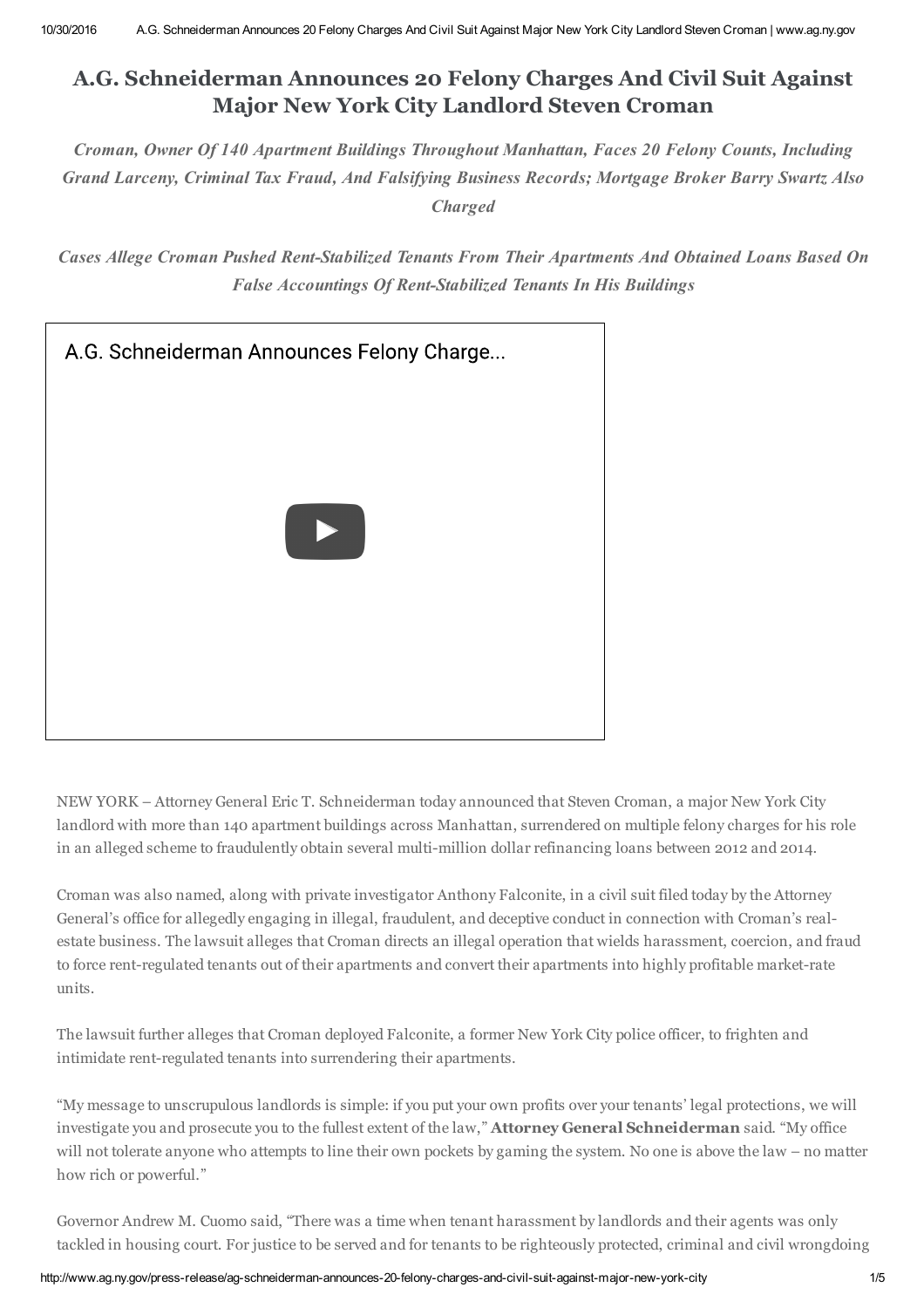#### 10/30/2016 A.G. Schneiderman Announces 20 Felony Charges And Civil Suit Against Major New York City Landlord Steven Croman | www.ag.ny.gov

that harasses rent regulated tenants demands the weight of a prosecutorial solution. When allegations surface that landlords are stalking tenants to compel fraudulent buyouts, we need stronger remedies; this is it and I thank the Attorney General and his office for continuing to work closely with the Tenant Protection Unit to help safeguard the rights of more than one million rent regulated tenants."

New York State Homes and Community Renewal Commissioner James S. Rubin said, "I thank the Attorney General for his commitment to keeping New York's rent regulated tenants safe from harassment. The Attorney General's office and the Governor's Tenant Protection Unit are here to protect you from extreme harassment and intimidation. We want New York's over 1 million rent regulated tenants to sleep peacefully at night, knowing the state at every level is protecting them from unsafe construction, fraud, and harassment.

The criminal and civil cases are the result of independent, parallel investigations during the past two years.

The Attorney General's office thanks New York State Homes and Community Renewal and Governor Cuomo's Tenant Protection Unit (TPU) for their close cooperation and assistance in the investigation.

# **Details on Criminal Charges**

Based on an extensive investigation by the Attorney General's office, Croman allegedly submitted false mortgage documents to New York Community Bank and Capital One Bank, including rent rolls that falsely reflected market rate rents for units that were actually occupied by rent-stabilized tenants. Croman also allegedly inflated the amount of rent charged for certain commercial spaces in his buildings in an effort to show greater rental income. Croman allegedly falsified these rent rolls in order to inflate the annual rental income of his buildings, upon which his refinancing terms are partially based.

All told, over a three-year period, Croman allegedly received more than \$45 million in loans under these false pretenses.

A grand jury indicted Croman on 20 felony counts, including seven counts of grand larceny in the 1st degree, seven counts of falsifying business records in the 1st degree, one count of scheme to defraud in the 1st degree, four counts of offering a false instrument for filing in the 1st degree, and one count of criminal tax fraud in the 4th degree.

Croman's mortgage broker, Barry Swartz, also faces 15 felony counts, including seven counts of grand larceny in the 1st degree, seven counts of falsifying business records in the 1st degree, and one count of scheme to defraud in the 1st degree.

If convicted of all counts, Croman and Swartz could face as much as 25 years in prison. The charges against Croman and Swartz are allegations and they are presumed innocent unless and until proven guilty in a court of law.

The Tenant Protection Unit of New York State Homes and Community Renewal provided the Attorney General's office with a criminal referral that was pivotal to the process.

# **Details of Civil Lawsuit**

The civil lawsuit, filed in New York Supreme Court in Manhattan and the product of an independent investigation, alleges that Croman used the following illegal tactics to push working-class and low-income tenants out of their homes:

- Harassing tenants into surrendering their apartments—and their rights under the rent-stabilization laws—in exchange for "buyouts," which are often no more than a few thousand dollars or a few months of free rent.
- Incentivizing his employees and agents to obtain buyouts, at the expense of their other responsibilities. Employees allegedly refer to rent-regulated tenants as "targets" and compete with each other to obtain the most buyouts. In one characteristic exchange, Falconite allegedly wrote to a property manager that obtaining buyouts was a "team sport," to which the property manager responded, "I know that!! Who's our next target? We have to start lining them up!!!"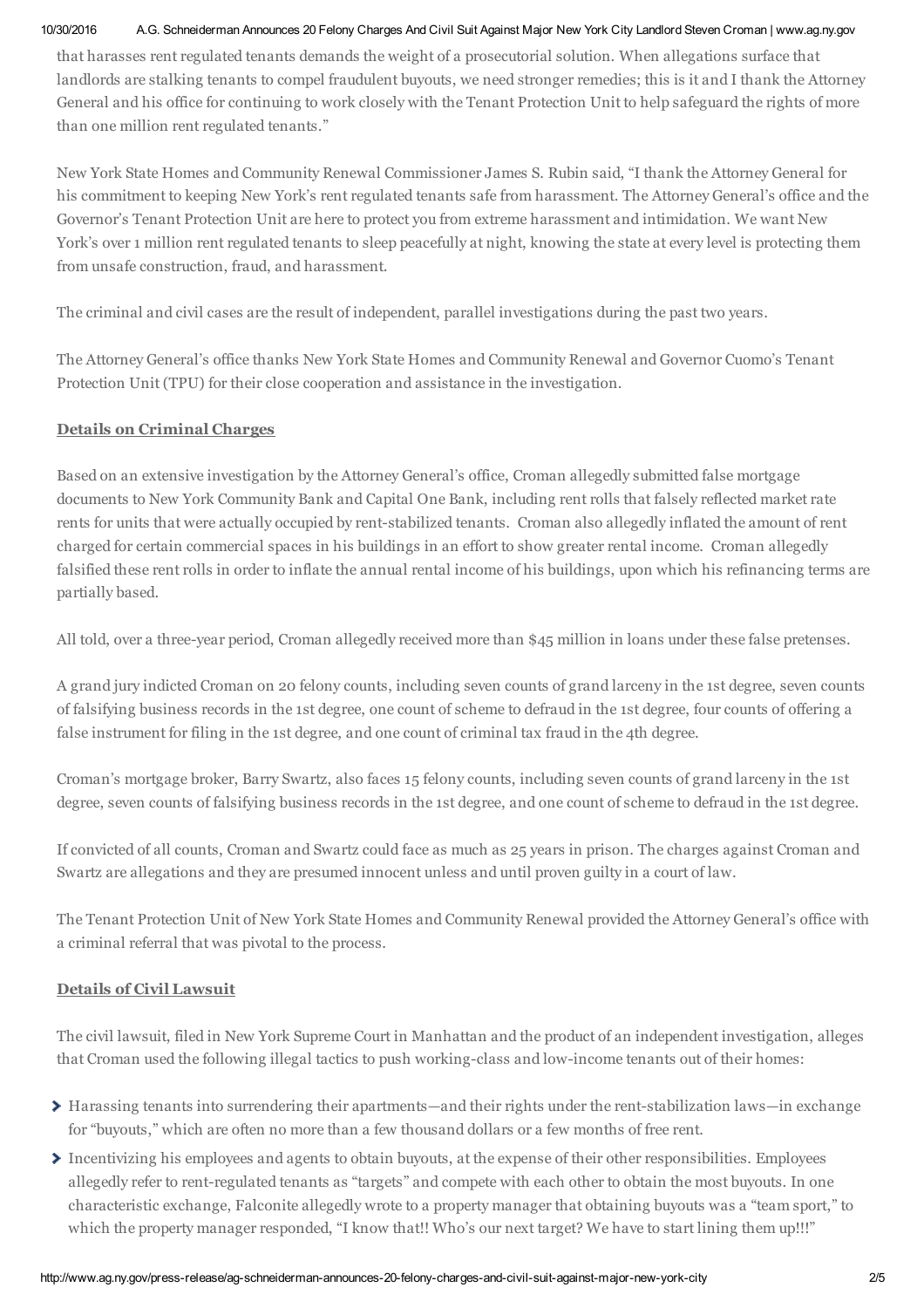#### 10/30/2016 A.G. Schneiderman Announces 20 Felony Charges And Civil Suit Against Major New York City Landlord Steven Croman | www.ag.ny.gov

Pressuring tenants into surrendering their apartments by repeatedly filing baseless lawsuits against them. In internal emails, company employees allegedly acknowledged that such lawsuits would "aggravate" tenants or pressure them to accept buyouts. In some cases, Croman's employees allegedly created a false record for litigation by refusing to acknowledge receipt of tenants' rent checks and then suing them for unpaid rent—a deliberate fraud upon the court.

The lawsuit also alleges that Falconite, whom Croman allegedly refers to as his "secret weapon," used deceptive and frightening tactics to intimidate rent-regulated tenants. The lawsuit alleges that Falconite's text messages with property managers show that he regularly uses false pretenses to gain access to tenants' apartments, often posing as a repairman or building manager. For example, in text messages to a property manager, Falconite allegedly agreed to use "false pretenses" and pretended he was with the construction department.

The lawsuit alleges that Falconite routinely threatened tenants and improperly accused them of violating their lease. He also allegedly abused his position as a former NYPD officer to threaten and intimidate tenants.

In addition, the lawsuit alleges that Croman, in his rush to flip vacant rent-regulated apartments into high-rent units, presided over a disturbing pattern of illegal and hazardous construction. The lawsuit alleges numerous examples of illegal construction, including the following:

- On at least 175 occasions, Croman's companies allegedly performed construction without obtaining permits.
- Croman allegedly regularly directed his employees to flout stop-work orders and conceal unlawful construction from Department of Building inspectors.
- Croman allegedly filed false documents with the Department of Buildings on dozens of occasions in an attempt to avoid stricter oversight of his construction projects and elude tenant protection measures.
- Croman and his companies allegedly violated lead-safety laws repeatedly, exposing numerous tenants to lead-contaminated dust. On more than 20 occasions, the Department of Health (DOH) found impermissibly high levels of lead dust in Croman's buildings, including levels up to **65 times** the legal threshold.
- Croman allegedly defied DOH orders to address the lead hazards. On one occasion, after DOH order Croman to stop all work and begin lead-abatement measures, Croman directed his property manager to postpone the lead abatement so that the construction could continue.

Croman's alleged illegal construction had devastating consequences for tenants. As alleged in the lawsuit, DOH identified lead-dust hazards in the apartment of a tenant who cared for her young grandsons, ages three and nine, both of whom were disabled. The tenant had to move her grandsons out of the apartment because of the dangers posed by the construction and lead dust and was forced to sue Croman to obtain repairs.

In addition, Croman allegedly repeatedly defied court orders to make repairs and address intolerable living conditions. The lawsuit alleges that throughout his portfolio, Croman has been issued hundreds of "hazardous" and "immediately hazardous" violations, which he has failed to correct. The suit further alleges that, on six occasions, the city has sued Croman's companies for falsely certifying that they corrected violations on his properties.

Since 2012, The Tenant Protection Unit's enforcement activities have led to the re-registration of over 50,000 improperly deregulated apartments, and the recovery of over \$2.5 million dollars in overcharged rent for unsuspecting tenants through settlement agreements and administrative proceedings.

The Office of the Attorney General worked cooperatively with several city agencies, including DOH, DOB and the Department of Housing Preservation and Development during the civil investigation.

The criminal case is being prosecuted by Special Counsel to the Criminal Justice Division John Spagna and Assistant Attorney General Travis Hill under the supervision of Bureau Chief Dan Cort and Executive Deputy Attorney General Kelly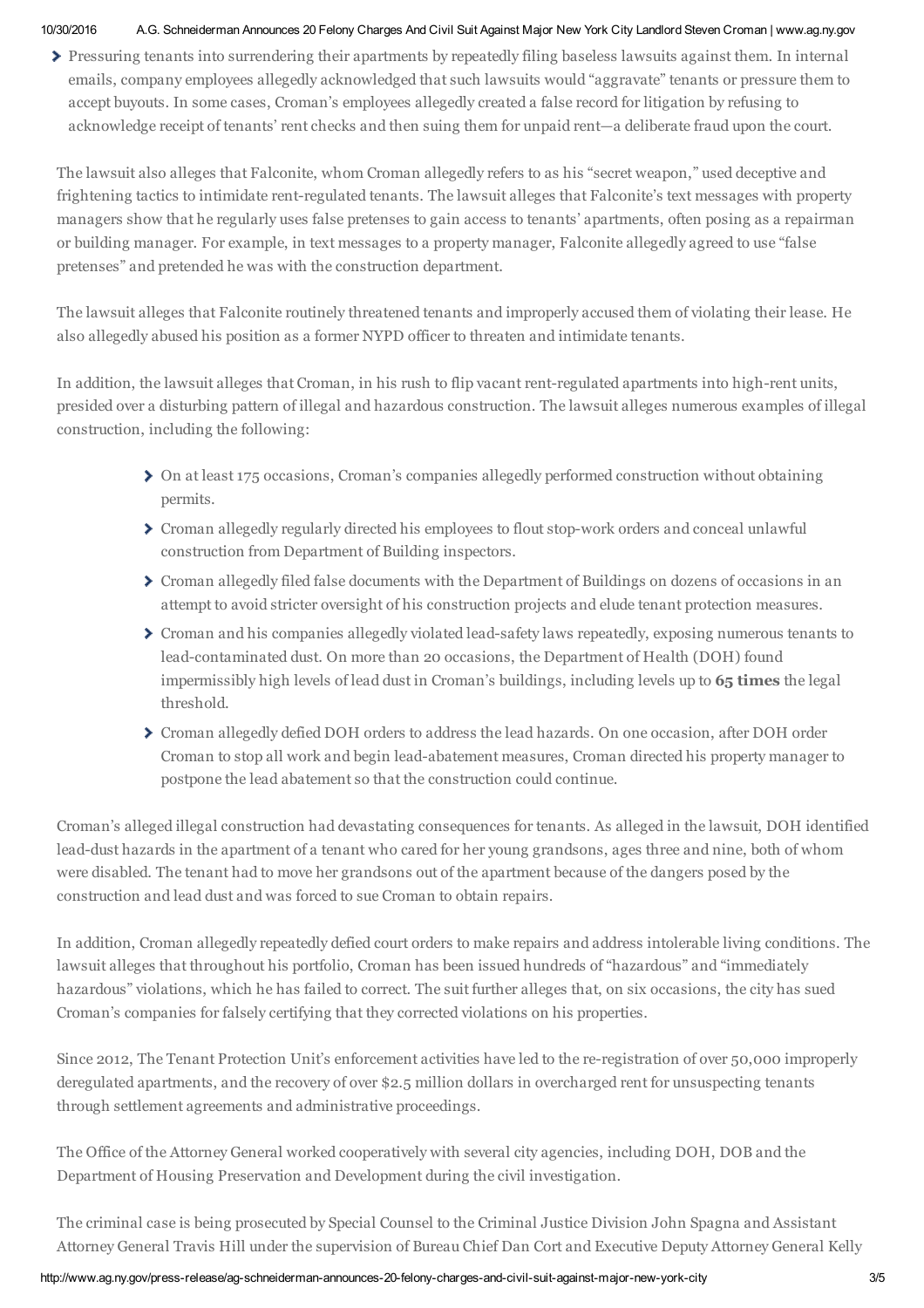10/30/2016 A.G. Schneiderman Announces 20 Felony Charges And Civil Suit Against Major New York City Landlord Steven Croman | www.ag.ny.gov

Donovan. Legal Support Analyst Mollie Krent contributed to the case

The civil case is being handled by Special Counsel Jessica Attie, Civil Enforcement Section Chief Mayur Saxena, Assistant Attorneys General Anjana Samant and Ajay Saini, and Volunteer Assistant Attorney General Joseph Abboud under the supervision of the Civil Rights Bureau Chief Lourdes Rosado and Executive Deputy Attorney General for Social Justice Alvin Bragg. Special Counsel Nicholas Suplina, Special Assistant to the Attorney General Dina Levy, and researchers Lacey Keller and Meredith McCarron contributed to the case. The case was investigated by Investigators Luis Carter, Angel Laporte, Brian Metz, Edward Ortiz, Anna Ospanova, and Elsa Rojas under the supervision of Deputy Chief Investigator John McManus and Chief Investigator Dominick Zarrella.

# Español

**New York City Press Office: (212) 416-8060**

**Albany Press Office: (518) 776-2427**

**nyag.pressoffice@ag.ny.gov**

### **The People of the State of New York v. Maurice R. Greenberg & Howard I. Smith**

**A.G. Schneiderman Announces Criminal Charges Against Former SUNY Poly President**



**A.G. Schneiderman Announce Takedown Of Nationwide Drug Ring In "Operation Dirty Dope"**



**A.G. Schneiderman Announces Criminal Charges Against Officer Wayne Isaacs**